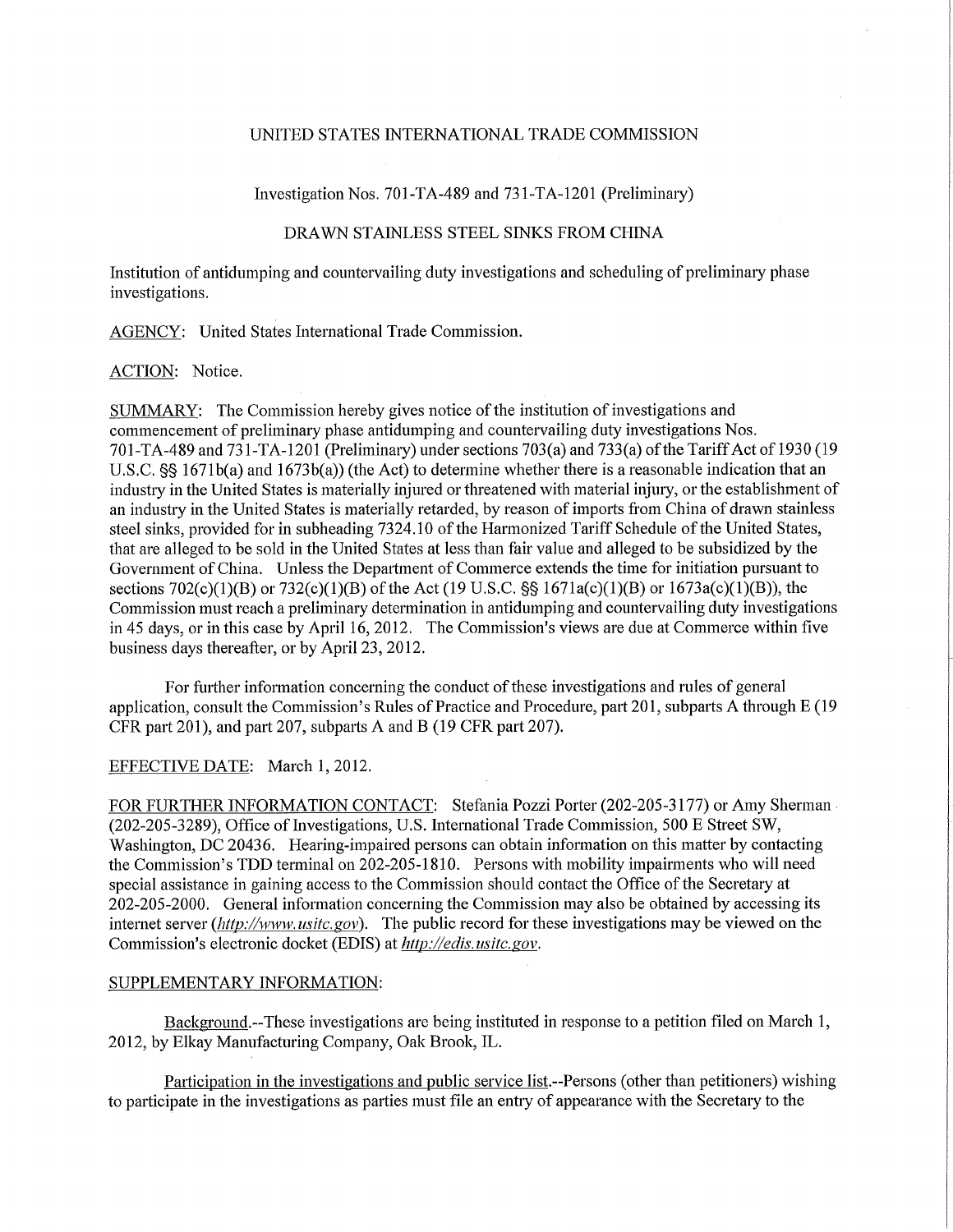Commission, as provided in sections 201.11 and 207.10 of the Commission's rules, not later than seven days after publication of this notice in the *Federal Register.* Industrial users and (if the merchandise under investigation is sold at the retail level) representative consumer organizations have the right to appear as parties in Commission antidumping and countervailing duty investigations. The Secretary will prepare a public service list containing the names and addresses of all persons, or their representatives, who are parties to these investigations upon the expiration of the period for filing entries of appearance.

Limited disclosure of business proprietary information (BPI) under an administrative protective order (APO) and BPI service list.—Pursuant to section 207.7(a) of the Commission's rules, the Secretary will make BPI gathered in these investigations available to authorized applicants representing interested parties (as defined in 19 U.S.C. § 1677(9)) who are parties to the investigations under the APO issued in the investigations, provided that the application is made not later than seven days after the publication of this notice in the *Federal Register.* A separate service list will be maintained by the Secretary for those parties authorized to receive BPI under the APO.

Conference.—The Commission's Director of Investigations has scheduled a conference in connection with these investigations for 9:30 a.m. on March 22, 2012, at the U.S. International Trade Commission Building, 500 E Street SW, Washington, DC. Requests to appear at the conference should be filed with the Office of the Secretary (William.Bishop@usitc.gov and Sharon.Bellamy@usitc.gov) on or before March 20, 2012. Parties in support of the imposition of countervailing and antidumping duties in these investigations and parties in opposition to the imposition of such duties will each be collectively allocated one hour within which to make an oral presentation at the conference. A nonparty who has testimony that may aid the Commission's deliberations may request permission to present a short statement at the conference.

Written submissions.—As provided in sections 201.8 and 207.15 of the Commission's rules, any person may submit to the Commission on or before March 27, 2012, a written brief containing information and arguments pertinent to the subject matter of the investigations. Parties may file written testimony in connection with their presentation at the conference no later than three days before the conference. If briefs or written testimony contain BPI, they must conform with the requirements of sections 201.6, 207.3, and 207.7 of the Commission's rules. Please be aware that the Commission's rules with respect to electronic filing have been amended. The amendments took effect on November 7, 2011. See 76 Fed. Reg. 61937 (Oct. 6, 2011) and the newly revised Commission's Handbook on E-Filing, available on the Commission's web site at http://edis.usitc.gov.

In accordance with sections 201.16(c) and 207.3 of the rules, each document filed by a party to the investigations must be served on all other parties to the investigations (as identified by either the public or BPI service list), and a certificate of service must be timely filed. The Secretary will not accept a document for filing without a certificate of service.

 $\sim 10^7$ 

 $\mathcal{L}$